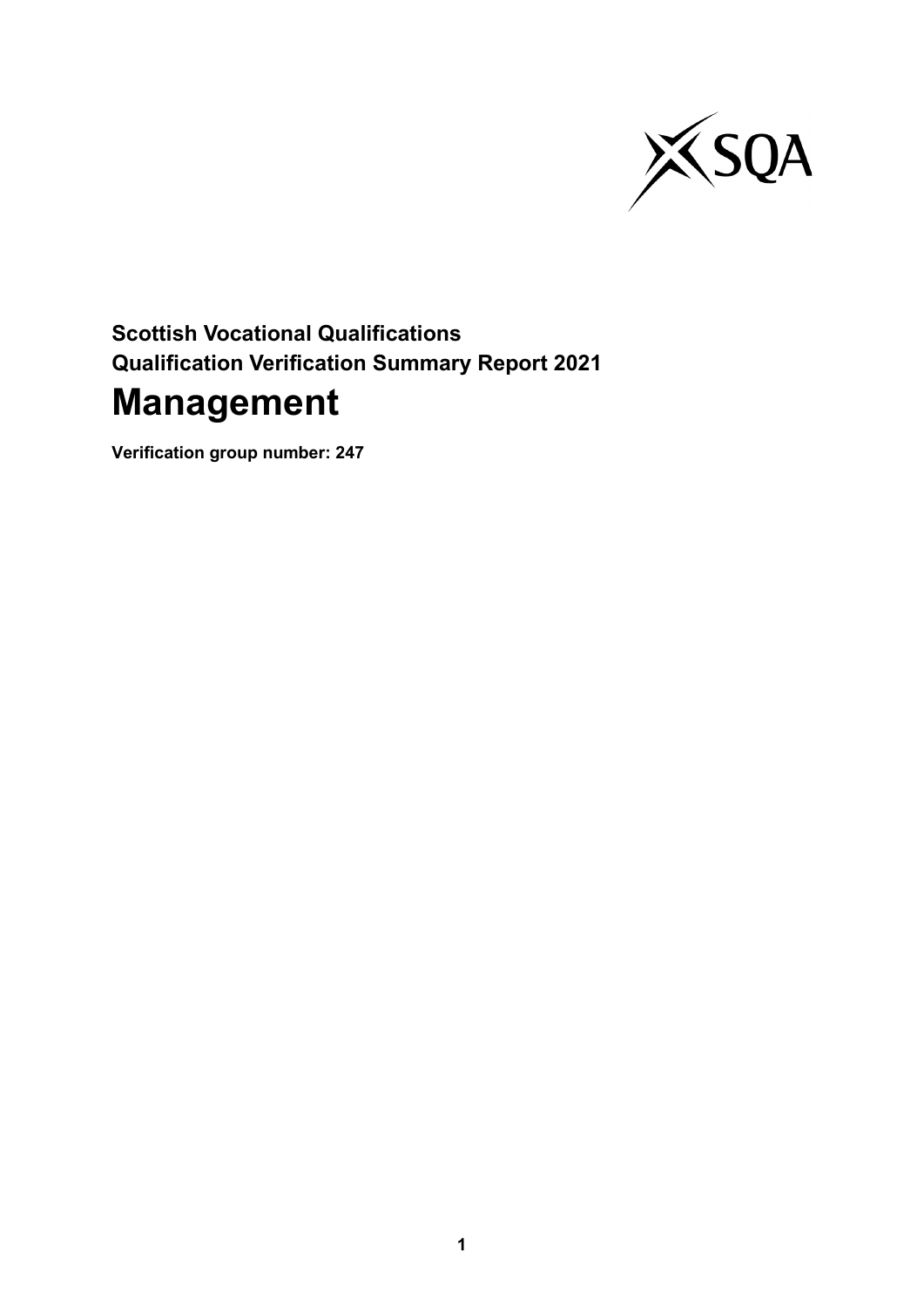# **Introduction**

This last year saw many challenges for centres, candidates and SQA, due to the COVID-19 pandemic and the introduction of the furlough scheme. For this reason, this year has seen many verification visits to centres carried out by virtual means. This itself has set many challenges for the learners, centres and SQA. Although it has been a difficult time, this factual report demonstrates the quality of delivery and the continuing meeting of standards required by SQA under difficult circumstances.

External verification activity in session 2020–21 indicated High Confidence across all the qualifications sampled:

GM26 23 SVQ Management at SCQF level 7 GM27 24 SVQ Management at SCQF level 9 GM25 25 SVQ Management at SCQF level 11

# **Category 2: Resources**

**Criterion 2.1: Assessors and internal verifiers must be competent to assess and internally verify, in line with the requirements of the qualification.**

Almost all of the staff are qualified, and new assessors with appropriate occupational experience are all working towards the relevant assessors or internal verifiers qualification. Centres have faced a challenging year due to the impact of COVID-19, but almost all have managed to undertake CPD activities and been able to link this to assessment practice and specific awards in line with the assessment strategy.

### **Criterion 2.4: There must be evidence of initial and ongoing reviews of assessment environments; equipment; and reference, learning and assessment materials.**

Some centres revisited their processes and procedures during the challenging COVID-19 pandemic. Some centres are now using an e-portfolio system and changing the way they work, incorporating the virtual experience.

A few centres amended their own learning resources; induction material and handbooks to suit the virtual learning environment.

All qualification verifiers reported that all centres provided documented evidence of initial and ongoing reviews of the assessment environments; equipment; reference, learning and assessment materials.

# **Category 3: Candidate support**

### **Criterion 3.2: Candidates' development needs and prior achievements (where appropriate) must be matched against the requirements of the award.**

Almost all of the centres have a process and procedure in place to ensure that candidate needs, and achievements, are matched against the requirements of the award. Most centres have an interview and selection procedure followed up with an induction to the centre and the qualification. Almost all qualification verifiers reported that centres are identifying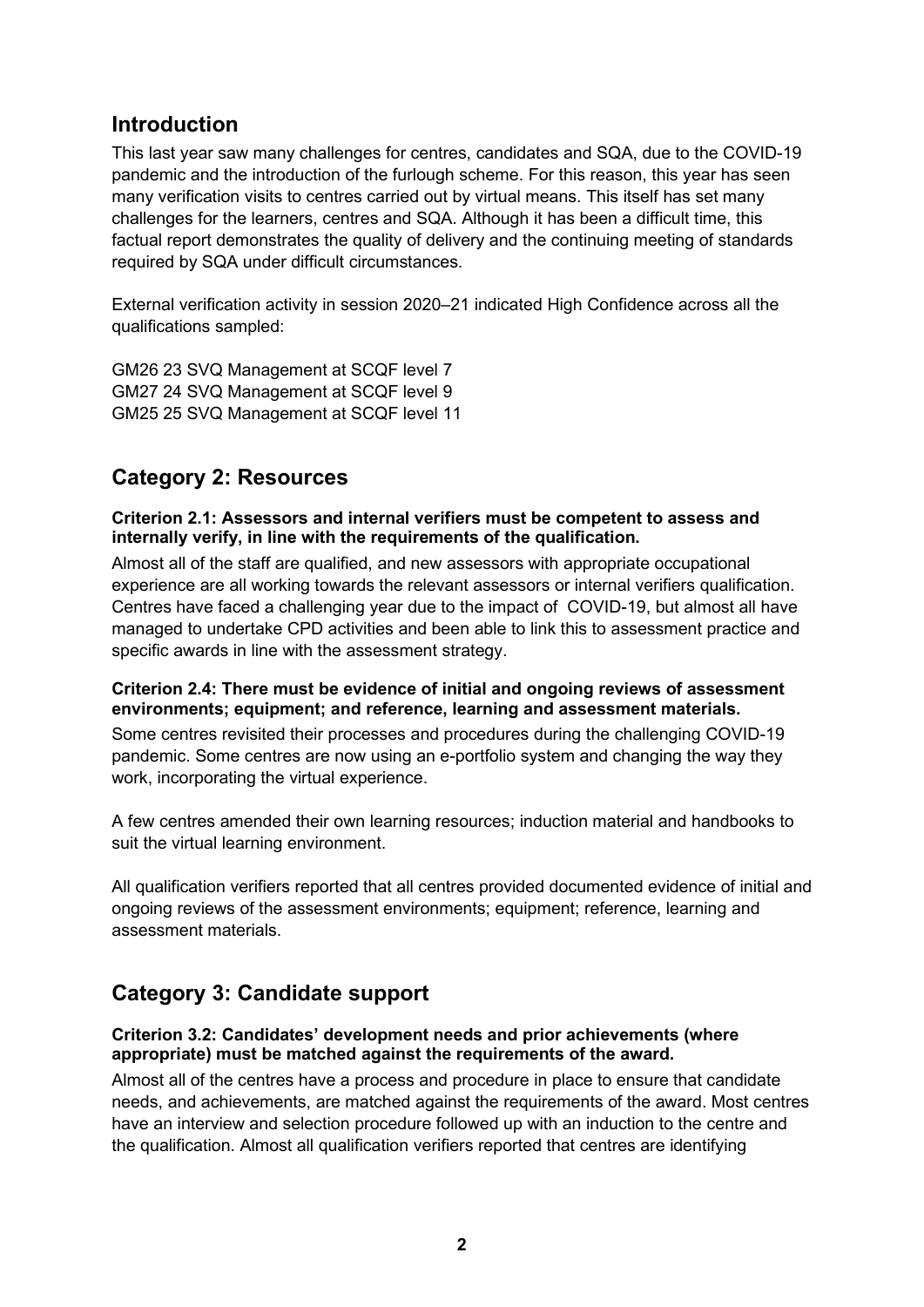candidates' development needs and prior achievements as well as providing support and guidance.

Most centres use a questionnaire, or an initial assessment developed by the centre, to assist the selection process to ensure that the candidate is matched to the correct level of award. These documents help to ensure a good match to the award, but also ensures the authenticity of any evidence provided.

### **Criterion 3.3: Candidates must have scheduled contact with their assessor to review their progress and to revise their assessment plans accordingly.**

Almost all candidate feedback continues to confirm that candidates are very positive about the contact — especially the efforts of the centre staff to support and give guidance during COVID-19. Almost all centres have scheduled more frequent contact with their candidates using the virtual environment. Some centres have moved to virtual online learning, providing the opportunity for centres to be able to communicate with candidates on a day-to-day basis and as and when there is an identified need.

Some centres are delivering a face-to-face service, but this has proved more difficult as lockdown measures affect the continuity of delivery. Most centres demonstrate robust systems and procedures, ensuring candidates are appropriately supported. Example of these include: clear assessment scheduling: planning arrangements; regular meetings; blended learning opportunities combining with face to face and/or virtual learning, email and telephone.

However, there are still times where contact records are not as robust as they could be, and centres are reminded of the need to demonstrate ongoing support to their candidates.

# **Category 4: Internal assessment and verification**

### **Criterion 4.2: Internal assessment and verification procedures must be implemented to ensure standardisation of assessment.**

Qualification verifiers report that almost all centres have a robust internal verification system in place. This is demonstrated by documentation such as: sampling plans; minutes of standardisation meetings and records of feedback to the assessor and the candidates.

Most centres are well organised, using sampling plans and attendance records for standardisation meetings. Whilst internal verification was robust and fit for purpose in almost all centres, some centres need to be more robust where standardisation content could be encouraged to be more focused linking units and performance. It is important that all assessors/internal verifiers are involved in the standardisation process, and most centres do ensure that this is the case.

This year, there was an increase in the use of e-portfolio systems, where many centres provided excellent tracking of assessment plans; assessor decisions; assessor and internal verifier feedback; performance monitoring and sampling; which continue to demonstrate a high level of compliance with this criterion.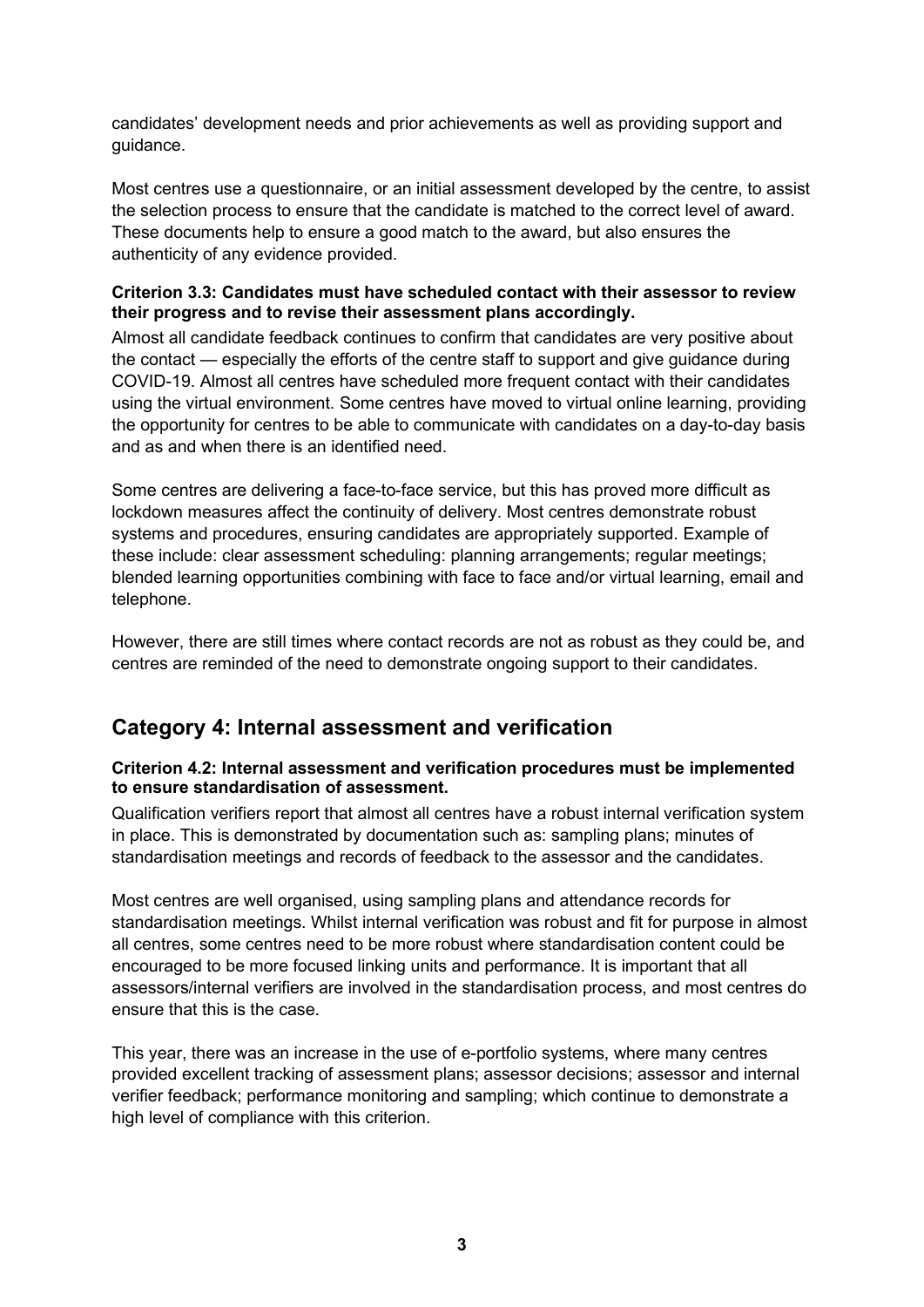### **Criterion 4.3: Assessment instruments and methods and their selection and use must be valid, reliable, practicable, equitable and fair.**

Assessment instruments were valid, reliable, practicable, equitable and fair in all centres. All centres are aware of the assessment strategy as feedback from the qualification verifiers reports revealed that compliance is high. The centres have told qualification verifiers how challenging the environment has been over this last year due to COVID-19 and the impact it has had on the candidates and centres. Almost all centres have changed their delivery of the qualification to a blended approach with virtual meetings, including observation during these meetings.

Qualification verifiers continue to comment on the incorrect use of reflective accounts as performance evidence. Reflective accounts are not performance evidence, but can provide strong support for performance evidence and may refer to performance evidence in the portfolio. They can be used as evidence of knowledge and understanding and can provide a useful narrative that enables the assessor's or verifier's understanding of the performance evidence provided, but they are not evidence in their own right.

### **Criterion 4.4: Assessment evidence must be the candidate's own work, generated under SQA's required conditions.**

No evidence of malpractice was identified during virtual verification activities. Staff and candidates, in almost all centres, continue to maintain standards and adhere to the requirements of the qualifications. All centres have in place appropriate malpractice procedures which help to ensure that the work is indeed that of the candidate.

The qualification verifiers indicated that all centres have authenticated documentation, such as signed and dated induction checklists; disclaimers/statements; and direct observation of the candidates. All centres authenticated candidate evidence in line with SQA's requirements. The one-to-one relationship between the candidate and the assessor also helps to ensure the authenticity of any evidence provided.

### **Criterion 4.6: Evidence of candidates' work must be accurately and consistently judged by assessors against SQA's requirements.**

High Confidence was recorded against all qualification verification activity in session 2020– 21. All centres accurately and consistently judged candidates' work against SQA requirements. All centres have held standardisation meetings, and almost all of these have been held on a virtual platform, due to the current circumstances and restrictions with COVID-19. SQA external verification reports indicate that assessment decisions are consistent and accurately judged against the standard and in a fair and equal way.

## **Criterion 4.7: Candidate evidence must be retained in line with SQA requirements.**

Candidate evidence was retained by all centres in line with SQA's revised requirements during session 2020–21. External verification activities confirmed all centres were effective, retaining candidate assessment evidence in accordance with SQA's current amended requirements and in response to qualification verification activities.

All centres were aware of the changes to the retention of evidence by SQA.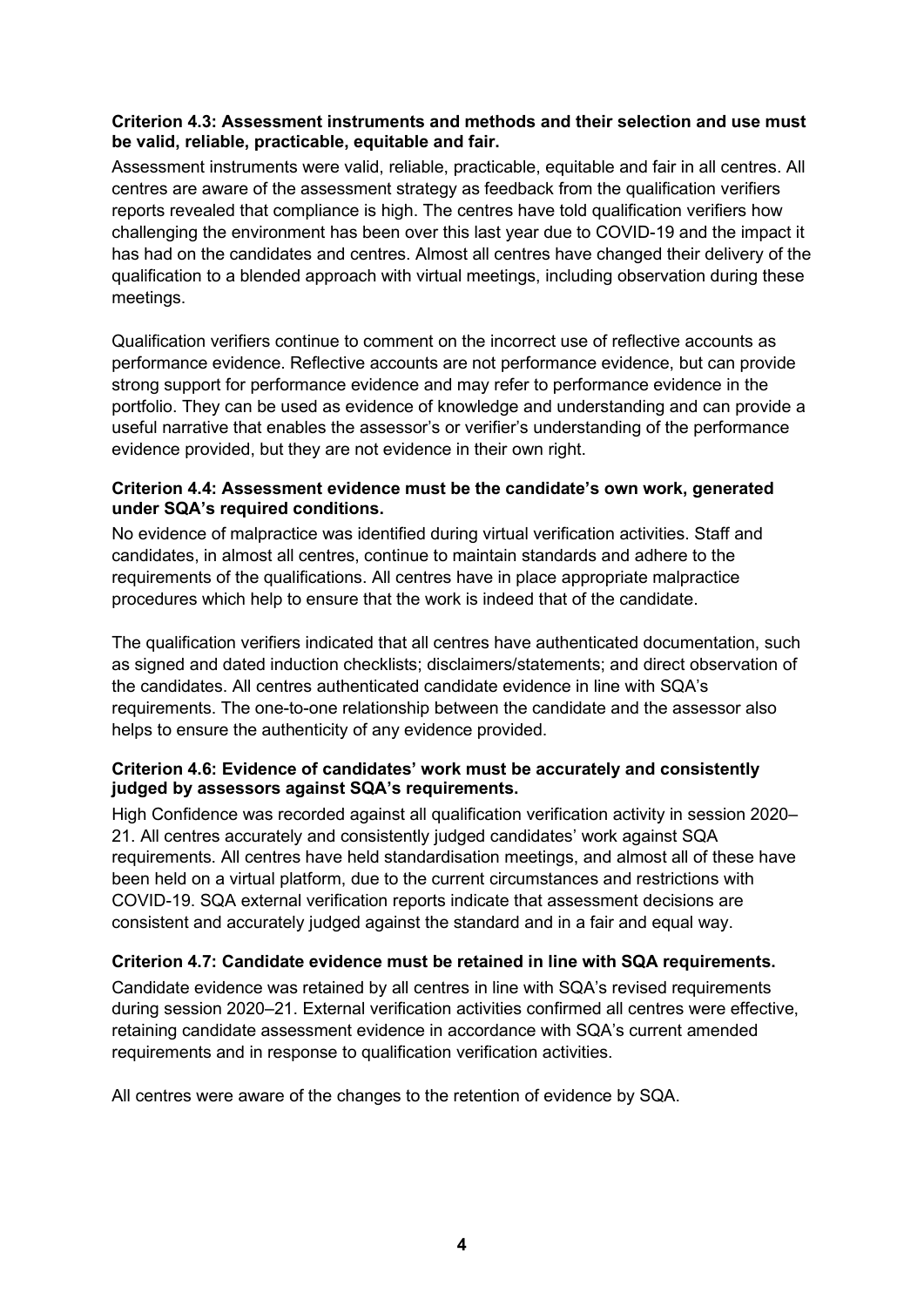### **Criterion 4.9: Feedback from qualification verifiers must be disseminated to staff and used to inform assessment practice.**

All centres have managed to disseminate feedback using a variety of methods. Due to the COVID-19 pandemic, almost all centres have changed their working methods for disseminating information. Centres have engaged ICT and embraced the use of Zoom, MS Teams, and SharePoint to share external verifier reports and general information from SQA.

All centres intended to hold team meetings, or standardisation meetings directly after receiving the EV report from SQA. All centres recorded the outcome of QV activities and noted recommendations and actions, where needed, to address these directly.

# **Areas of good practice reported by qualification verifiers**

The following good practice was reported during session 2020–21:

- ♦ Almost all centres reviewed the requirements for change during this difficult situation of the COVID-19 pandemic, by supporting staff and candidates to work differently.
- ♦ Some internal verifier reports were detailed and informative and demonstrated a robust system.
- ♦ Some centres utilise a forum for standardisation and general queries. Staff use the forum to discuss units and to support each other. The forum supports assessors and verifiers to identify problem areas and to discuss candidate progress on an ongoing basis.
- ♦ The development of the Induction Unit hosted on Learning Assistant in a few centres combined a diagnostic tool with feedback and discussion.
- ♦ A few centres have a system of LINKS within statements, which open to provide immediate access to the specific product evidence which is mapped to the qualification standards.

# **Specific areas for development**

The following areas for development were reported during session 2020–21:

- ♦ CPD development activities were confirmed by staff, but not recorded or noted in minutes.
- ♦ A few centres need to enhance their accreditation of prior learning (APL) and induction processes.
- ♦ It is recommended that centres omit the practice of claiming reflective accounts against performance criteria.
- Some centres need to expand CPD to show specific links to the assessment strategy and subject specific assessed and verified qualifications.
- ♦ Records for assessment planning could be backed up in a written format or recordings.
- ♦ Some centres need to focus on standardisation activities to discuss unit standards in accordance with the assessment strategy.
- $\bullet$  Professional discussion it is important to ensure that this is referenced to show where relevant criteria are met.